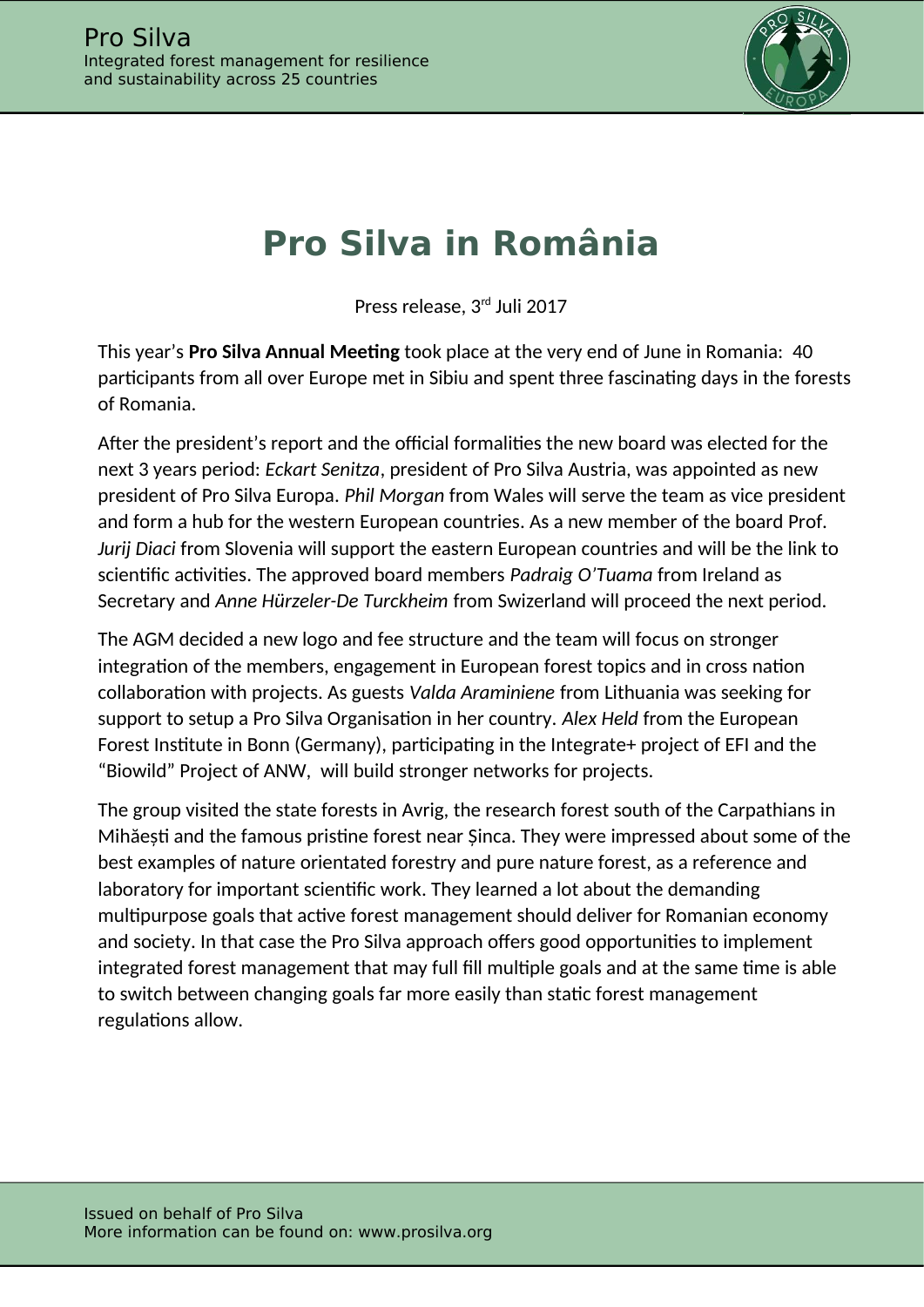

The best examples that were shown do not hide the problems of illegal cuttings - mostly in large clear cuts – and of bureaucratic forest organisation and management. The highly sophisticated control mechanisms often don't proof real life and corruption is still an issue.

Pro Silva found passionate well educated forest colleagues that support the ideas. With this basic nucleus in mind they are encouraged to establish an independent Pro Silva organisation in Romania, than could be the starting point for a wider acknowledgement of the Pro Silva principles in Romania and their successful implementation for a future forestry.

*Eckart Senitza, President Pro Silva Europa, 3 rd July 2017*

*Foto 1: Pro Silva Group from all over Europe*





*Cca český překlad:*

*Foto 2: Șinca virgin forest Foto 3: beach forest near Mihăeșt* 



*Fotos: Eckart Senitza*

Issued on behalf of Pro Silva More information can be found on: www.prosilva.org